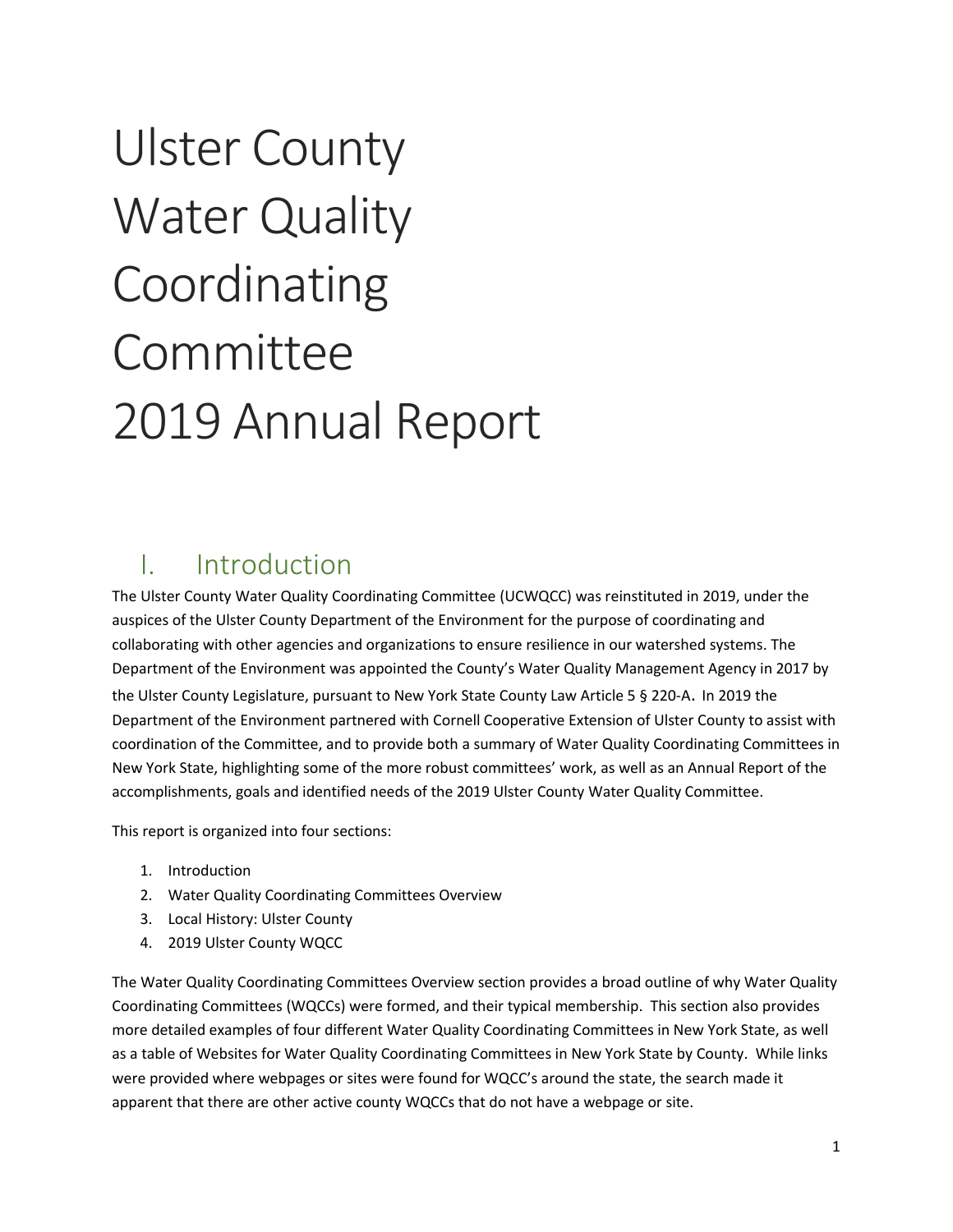The Local History: Ulster County section provides a history of the Ulster County Water Quality Coordinating Committee (UCWQCC) from its roots in the Environmental Management Council to the newly initiated UCWQCC under the auspices of the Ulster County Department of Environment.

The 2019 Ulster County WQCC section provides a summary of the activities of the UCWQCC for the year, and includes the new mission and vision statements for the Committee as well as a link to their newly launched webpage, hosted by the Ulster County Department of the Environment.

### II. Water Quality Coordinating Committees Overview

- Formed to develop and implement County Water Quality Strategies
- Initial focus on non-point source (NPS) issues; led by SWCD as part of NPS mandate
- Coordination is key it takes partners working together at federal, state and local levels, including the private and public sectors

# Typical Membership

- Soil & Water
- Cornell Cooperative Extension
- County Planning
- County Health
- County Highway
- County Environmental Management Council
- Parks & Recreation
- County Board of Realtors
- Regional Planning Commissions
- Lake & Watershed Associations
- Farm Bureau
- Water Authorities
- NRCS
- FSA
- Fish & Wildlife, USGS
- DEC
- Department of State Coastal Resources &

Waterfront Revitalization

- NYS DOT
- League of Women Voters
- Sportsman Federations
- Environmental Groups such as: Trout Unlimited, Audubon Society, Sierra Club, Nature Conservancy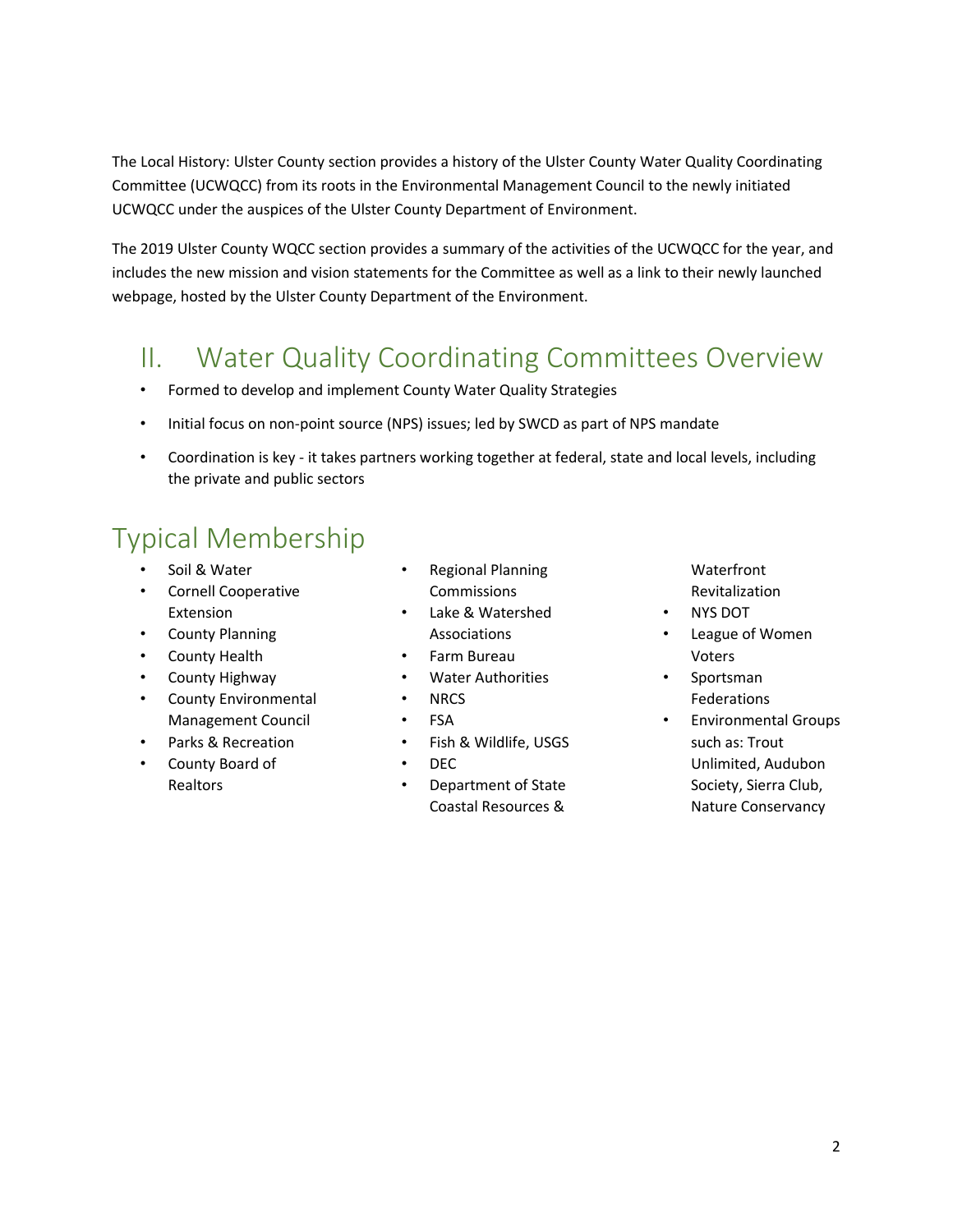## Examples from NYS

#### **Albany County**

- Formed in 1991
- Membership: individuals, nongovernmental organizations, and governmental agencies
- Focus on NPS pollution prevention and protection of water bodies and water supplies
- Clearinghouse for water quality information
- Funding small water quality improvement projects and watershed education
- Forum for stakeholder collaboration
- Section 319 Mini-Grants and other sources
- Meetings at CCE monthly except Dec, Aug
- Membership
	- County Health
	- County Natural Resource Conservation
	- Soil and Water, CCE Albany
	- Capital District Regional Planning Commission
	- City of Albany Dept of Water and Water Supply
	- Hudson River Environmental Society
	- USDA, NRCS, FSA, DEC
	- Berne Township
	- Hudson River Watershed Alliance

#### **Wayne County**

- **Wayne County Mission:** Provide forum for coordination in water resources management and planning to protect and improve the water quality and quantity of water resources. Provide multidisciplinary approach to planning and management. More efficient use of limited resources. Cooperate with other regional committees on water resource issues which cross county municipal boundaries.
	- Make recommendations on new water quality policies, strategies, and structure
	- Make decisions on Finger Lakes Lake Ontario Watershed Protection Alliance (FL-LOWPA) project priorities
	- Make decisions on grant proposal priorities
	- Review and approve WQCC mission and vision, work plan
	- Public education about water quality initiatives

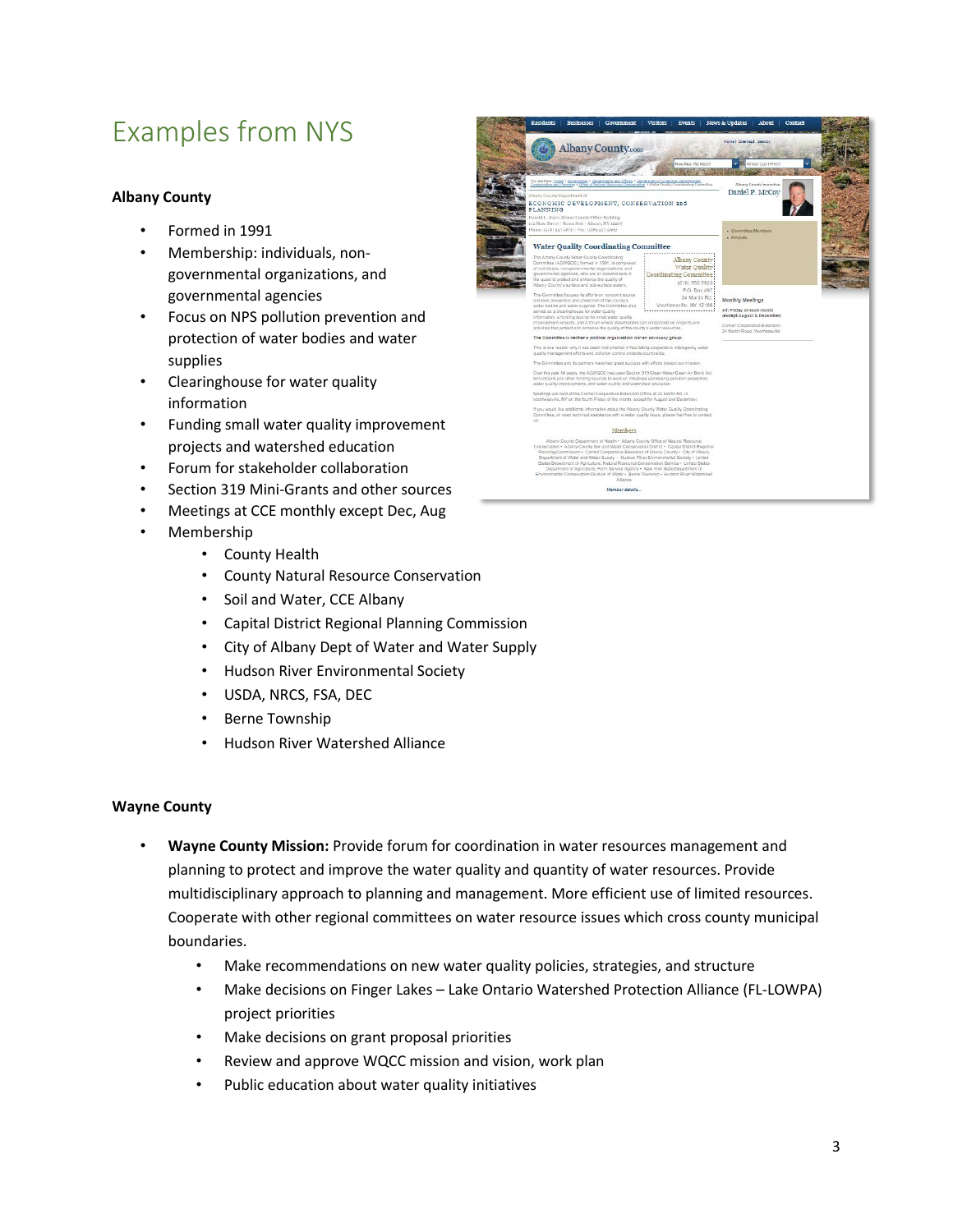- Special interest: watershed orgs, lake associations, sportsmen and advocacy groups
- Membership categories: 1) member agencies, 2) interactive orgs, 3) special interest groups
- Member agencies: Soil and Water, County, Board of Supervisors, CCE
- Interactive groups: DEC, FSA, NRCS, Sea Grant, PRISM

#### **Hamilton County**

- Mission: maintain and restore the quality and quantity of water resources using a coordinated, comprehensive, and educational interagency approach
- Water Quality Strategy:
	- As determined by the Committee members
	- Protecting waters
	- Education, monitoring and management of invasive species
	- Sediment and erosion control
	- Other programs and projects by partners

#### **Monroe County**

- Broad membership: broken into categories (1) monitoring, regulatory, administrative or oversight; (2) Operations; (3) Planning and Education; and (4) Ex-officio voting (for coordination and liaison purposes).
- Voting and decision making defined, consensus approach
- Staffing by County Health
- Chairmanship rotating between categories, annual voting
- Executive committee makes recommendations
- Meetings monthly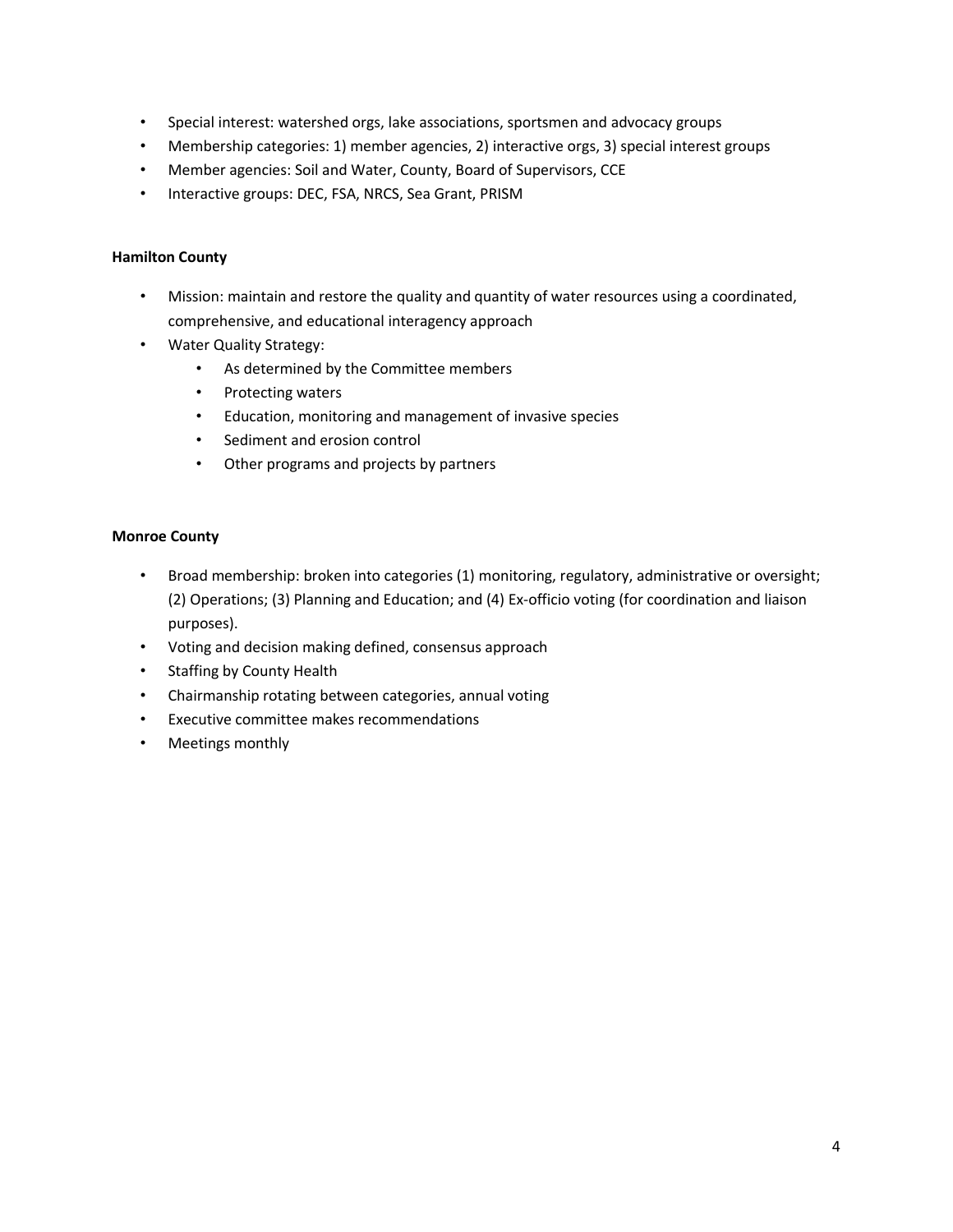# Table 1: Websites for WQCCs in NYS by County

| <b>WQCC</b>               | <b>LINK</b>                                                                                                                                                                          |
|---------------------------|--------------------------------------------------------------------------------------------------------------------------------------------------------------------------------------|
| <b>Albany County</b>      | http://www.albanycounty.com/Government/Departments/Dept-<br>EconomicDevelopmentConservationandPlaning/OfficeofNaturalResourceConservation/<br>WaterQualityCoordinatingCommittee.aspx |
| <b>Alleghany County</b>   | https://www.alleganyco.com/departments/planning/associate-agencies/                                                                                                                  |
| <b>Bronx County</b>       | No Website Found                                                                                                                                                                     |
| <b>Broome County</b>      | No Website Found                                                                                                                                                                     |
| <b>Cattaraugus County</b> | No Website Found                                                                                                                                                                     |
| Cayuga County             | https://www.cayugacounty.us/540/Water-Quality-Management-Agency-WQMA                                                                                                                 |
| Chautauqua County         | No Website Found                                                                                                                                                                     |
| Chemung County            | http://www.stcplanning.org/index.asp?pageId=40                                                                                                                                       |
| Chenango County           | No Website Found                                                                                                                                                                     |
| <b>Clinton County</b>     | http://www.clintonhealth.org/pdf%20files/ClintonCountyWaterQualityStrategyDec201<br>5.pdf                                                                                            |
| Columbia County           | No Website Found                                                                                                                                                                     |
| <b>Cortland County</b>    | No Website Found                                                                                                                                                                     |
| Delaware County           | No Website Found                                                                                                                                                                     |
| <b>Dutchess County</b>    | No Website Found                                                                                                                                                                     |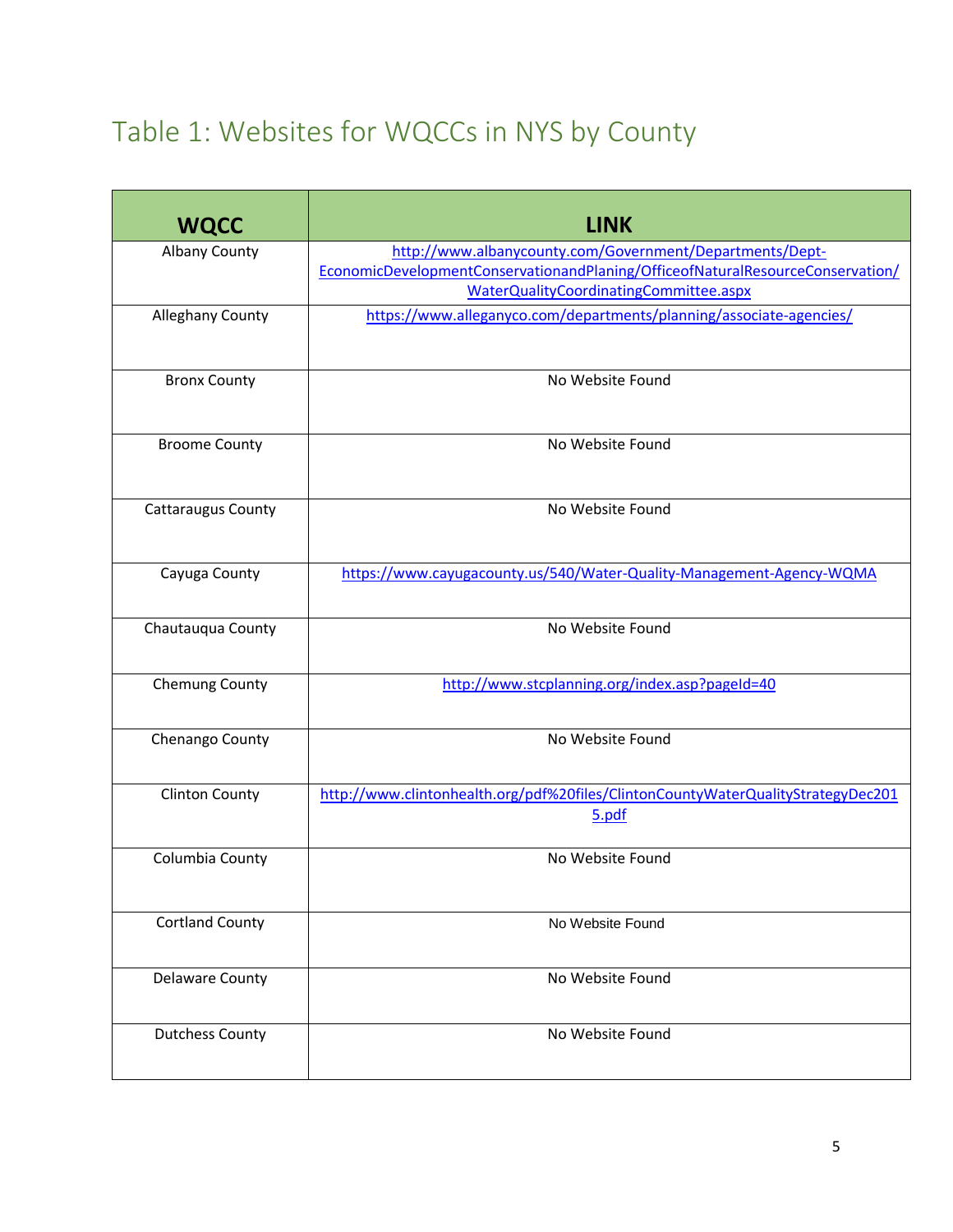| Erie County            | http://www.ecswcd.org/html/Strategy2002.htm                                                                               |
|------------------------|---------------------------------------------------------------------------------------------------------------------------|
| <b>Essex County</b>    | No Website Found                                                                                                          |
| Franklin County        | https://fcswcd.org/franklin-county-water-quality-coordinating-committe/                                                   |
| <b>Fulton County</b>   | No Website Found                                                                                                          |
| <b>Genesee County</b>  | https://www.co.genesee.ny.us/departments/soilandwater/index.php                                                           |
| <b>Greene County</b>   | No Website Found                                                                                                          |
| <b>Hamilton County</b> | https://www.hamiltoncountyswcd.com/index.php/water/water-quality-coordinating-<br>committee                               |
| <b>Herkimer County</b> | https://www.ocgov.net//planning/environmentwater/advisoryboards                                                           |
| Jefferson County       | No Website Found                                                                                                          |
| <b>Kings County</b>    | Water Commission: https://www.countyofkings.com/departments/community-<br>development-agency/information/water-commission |
| Lewis County           | https://lewiscountysoilandwater.com/pdf/Septic system survey.pdf                                                          |
| Livingston County      | No Website Found                                                                                                          |
| <b>Madison County</b>  | https://www.madisoncounty.ny.gov/371/Water-Quality                                                                        |
| Monroe County          | https://www2.monroecounty.gov/eh-environmentalquality.php#WQCC                                                            |
| Montgomery County      | https://www.facebook.com/Montgomery-County-Water-Quality-Coordinating-<br>Committee-250975536181/                         |
| Nassau County          | No Website Found                                                                                                          |
| New York County        | No Website Found                                                                                                          |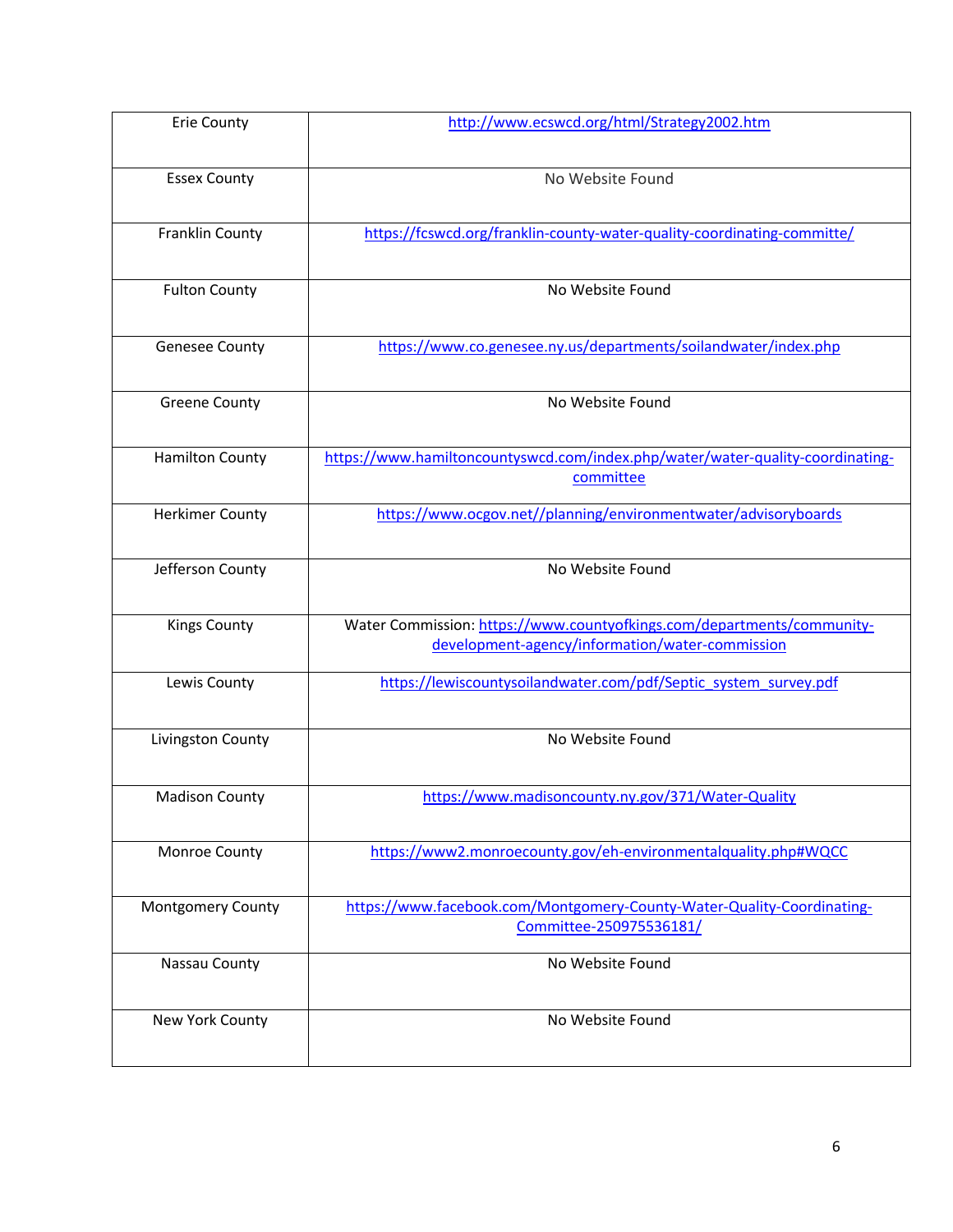| Niagra County             | No Website Found                                                                                                                                                                                                   |
|---------------------------|--------------------------------------------------------------------------------------------------------------------------------------------------------------------------------------------------------------------|
| Oneida County             | https://www.ocgov.net//planning/environmentwater/advisoryboards                                                                                                                                                    |
| Onondaga County           | PDF Report:<br>http://www.ongov.net/health/env/documents/2012WATERQUALITYSTRATEGY.pdf                                                                                                                              |
| <b>Ontario County</b>     | No Website Found                                                                                                                                                                                                   |
| <b>Orange County</b>      | No Website Found                                                                                                                                                                                                   |
| <b>Orleans County</b>     | No Website Found                                                                                                                                                                                                   |
| Oswego County             | http://www.co.oswego.ny.us/pdf/WQCC.pdf<br>(Link to PDF and Contact for Oswego County Water Quality Coordinating<br>Committee; Contact: John DeHollander, Oswego County S&W)                                       |
| <b>Otsego County</b>      | https://sourcewatercollaborative.org/wp-content/uploads/2015/01/Otsego-<br>CountyWaterQualityCoordinatingCommittee.pdf<br>http://www.otsegolakeassociation.org/documents/wqcc/2010-2011-WQCC-Annual-<br>Report.pdf |
| <b>Putnam County</b>      | No Website Found                                                                                                                                                                                                   |
| Queens County             | No Website Found                                                                                                                                                                                                   |
| Rensselaer County         | No Website Found                                                                                                                                                                                                   |
| <b>Richmond County</b>    | No Website Found                                                                                                                                                                                                   |
| <b>Rockland County</b>    | http://rocklandgov.com/departments/environmental-resources/boards-and-<br>committees/water-quality-coordinating-committee/                                                                                         |
| <b>Schenectady County</b> | https://www.schenectadycounty.com/node/190<br>(County website references Schenectady County WQCC but is not a dedicated webpage)                                                                                   |
| Schoharie County          | No Website Found                                                                                                                                                                                                   |
| St. Lawrence County       | No Website Found                                                                                                                                                                                                   |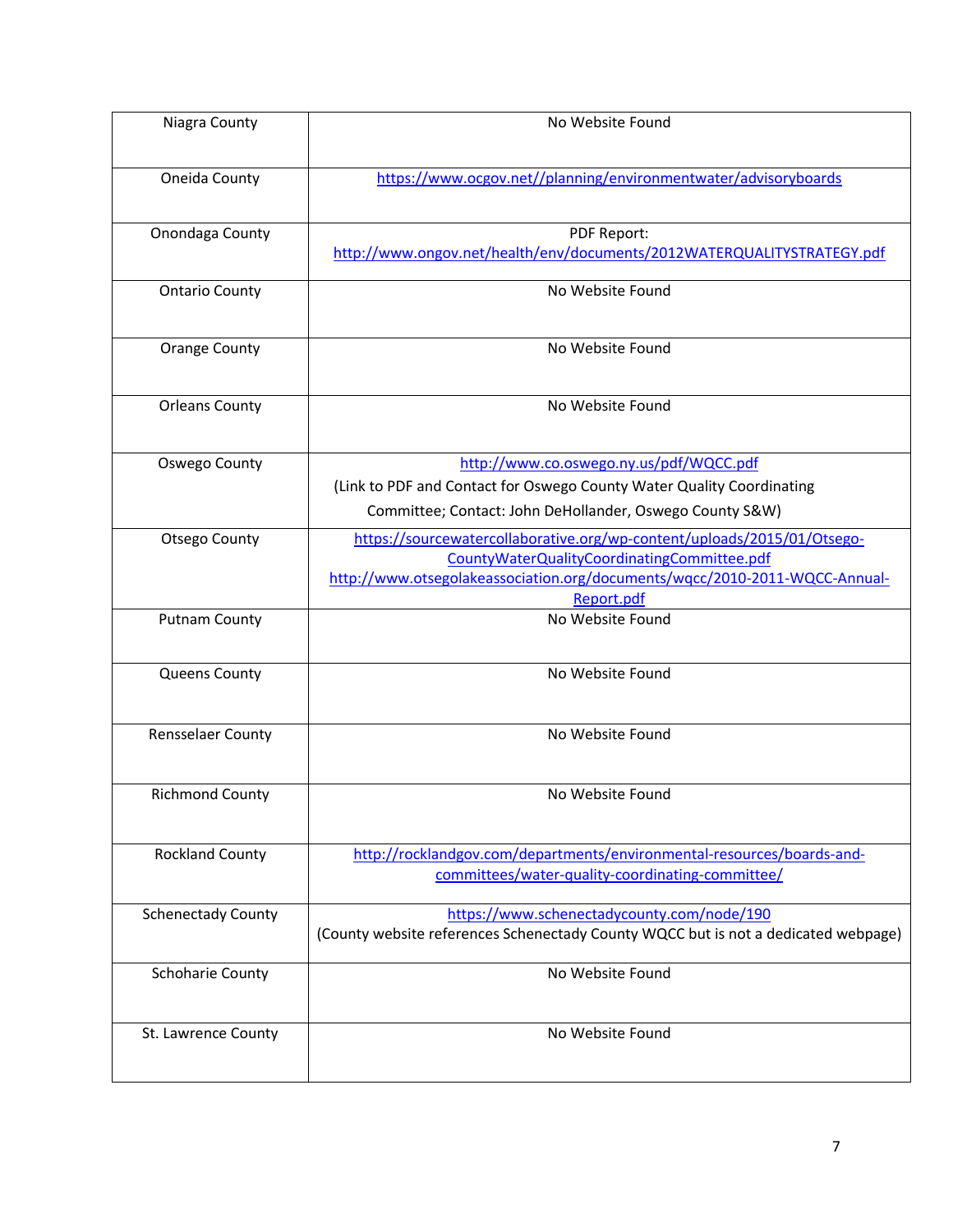| Saratoga County           | https://www.saratogacountyny.gov/wp/wp-content/uploads/2013/11/July-2019-<br>Agenda.pdf                                              |
|---------------------------|--------------------------------------------------------------------------------------------------------------------------------------|
| <b>Schuyler County</b>    | http://www.stcplanning.org/index.asp?pageId=41                                                                                       |
|                           |                                                                                                                                      |
| Seneca County             | No Website Found                                                                                                                     |
| <b>Steuben County</b>     | http://www.stcplanning.org/index.asp?pageId=42                                                                                       |
|                           | https://steubencony.org/Files/documents/Draft 2011 Steuben Water Quality Annual<br>Report.pdf                                        |
| <b>Suffolk County</b>     | https://www.suffolkcountyny.gov/Departments/Economic-Development-and-<br>Planning/Planning-and-Environment/Water-Quality-Improvement |
| <b>Sullivan County</b>    | No Website Found                                                                                                                     |
| <b>Tioga County</b>       | PDF Report: https://www.tiogacountyny.com/media/1683/wqstrategy2009.pdf                                                              |
| <b>Tompkins County</b>    | http://tompkinscountyny.gov/files2/planning/water-resources/WQS%202019-<br>2021%20Final%20 11-20-18.pdf                              |
| <b>Ulster County</b>      | https://ulstercountyny.gov/environment/ulster-county-water-quality-coordinating-<br>committee                                        |
| <b>Warren County</b>      | https://www.warrencountyny.gov/water/                                                                                                |
| <b>Washington County</b>  | http://washington.cce.cornell.edu/events/2019/03/26/water-quality-coordinating-<br>committee-meeting                                 |
| <b>Wayne County</b>       | https://waynecountynysoilandwater.org/wqcc/                                                                                          |
| <b>Westchester County</b> | Watershed Committee Found<br>https://planning.westchestergov.com/initiatives/croton/watershed-committee                              |
| <b>Wyoming County</b>     | https://www.wcswcd.org/programs/detail/water-quality-programs                                                                        |
| <b>Yates County</b>       | https://www.hws.edu/fli/explore_keuka.aspx<br>(Site references Yates County WQCC but is not a dedicated webpage)                     |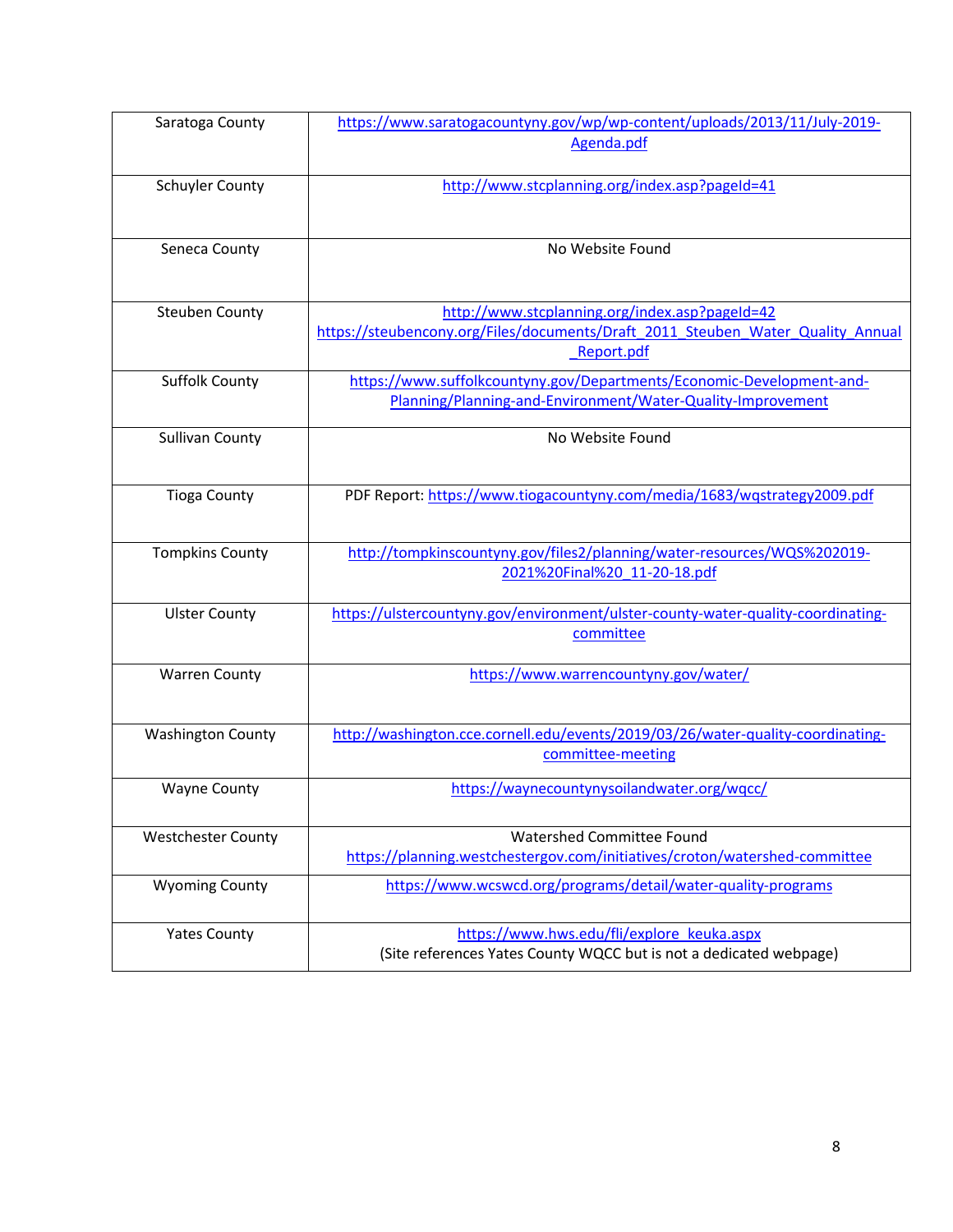### III. Local History: Ulster County

An Ulster County Water Supply Advisory Board, comprised of members from the Ulster County Environmental Management Council, the Ulster County Department of Health, the Ulster County Planning Board, the Ulster County Attorney's Office, the Ulster County Administrator's Office, the Ulster County Soil and Water Conservation District, Ulster County Community College and Cornell Cooperative Extension, were appointed by the Ulster County Legislature in 1988 to oversee an update of the 1968 (Revised in 1970) Ulster County Comprehensive Water Supply Study. In 1998, the Advisory Board developed a Water Quality Strategy which focused heavily on addressing nonpoint source pollution. In 2004, the Ulster County Environmental Management Council (EMC) was designated as the Water Quality Management Agency, by the Ulster County Legislature, pursuant to New York State County Law, article 5 section 220-A. At the time the EMC was recognized for its demonstrated expertise in water quality management and protection. The responsibilities of the Water Quality Management Agency included interagency and intergovernmental coordination for the purposes of stormwater management and the identification of funding for projects. The core committee was comprised of the Environmental Management Council, the Ulster County Soil and Water Conservation District and the Ulster County Planning Department and Cornell Cooperative Extension. The full Committee included any agency or organization working on water quality in Ulster County. This included county representatives from the Environmental Management Council, Planning Department, Buildings and Grounds, Highways and Bridges and the Soil and Water Conservation District and Cornell Cooperative Extension. It also included federal and state representatives from the United States Department of Agriculture, the New York State Department of Environmental Conservation, and the New York City Department of Environmental Protection. The Hudson Valley Regional Council, municipal representatives and non-profits including the Lower Esopus Riverwatch were also part of the full committee. In 2005, the EMC developed a new Water Quality Management Strategy focused on a coordinated, interagency approach to non-point source pollution.

In 2005, the designation of the EMC as the Water Quality Management Agency was rescinded by the Ulster County Legislature in 2007 with respect for the fact that the EMC was comprised of volunteer directors and advisory personnel, and did not have the professional staff or funding to succeed as the Water Quality Management Agency.

In 2017, The Ulster County Department of the Environment was designated by the Ulster County Legislature as the County's Water Quality Management Agency. As such, the Department of the Environment has the responsibility of meeting the requirements of the U.S. Environmental Protection Agency Phase II Stormwater Program (MS4 program) which requires coordination regarding stormwater management. They must also respond to an ongoing need and responsibility to drinking water protection and watershed management planning, as well as identifying and addressing significant changes due to climate change. As the Water Quality Management Agency, the Department of Environment is responsible for coordinating an Ulster County Water Quality Coordinating Committee.